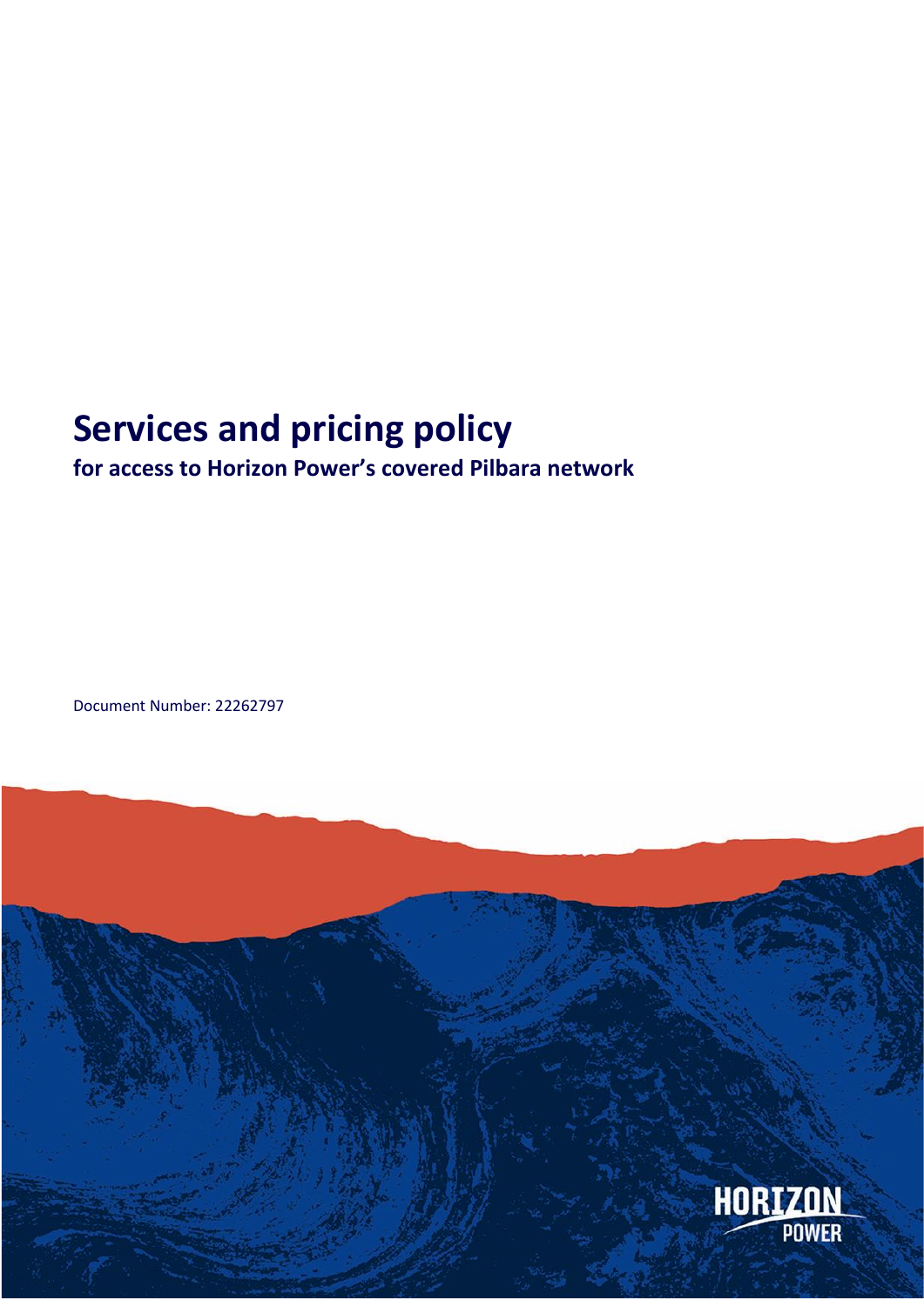

| Date Created/Last Updated | 1 October 2021                  |
|---------------------------|---------------------------------|
| <b>Review Frequency</b>   | At least once every three years |
| <b>Next Review Date</b>   | 1 July 2024                     |

This document remains in effect, until replaced or updated, notwithstanding expiration of the review date.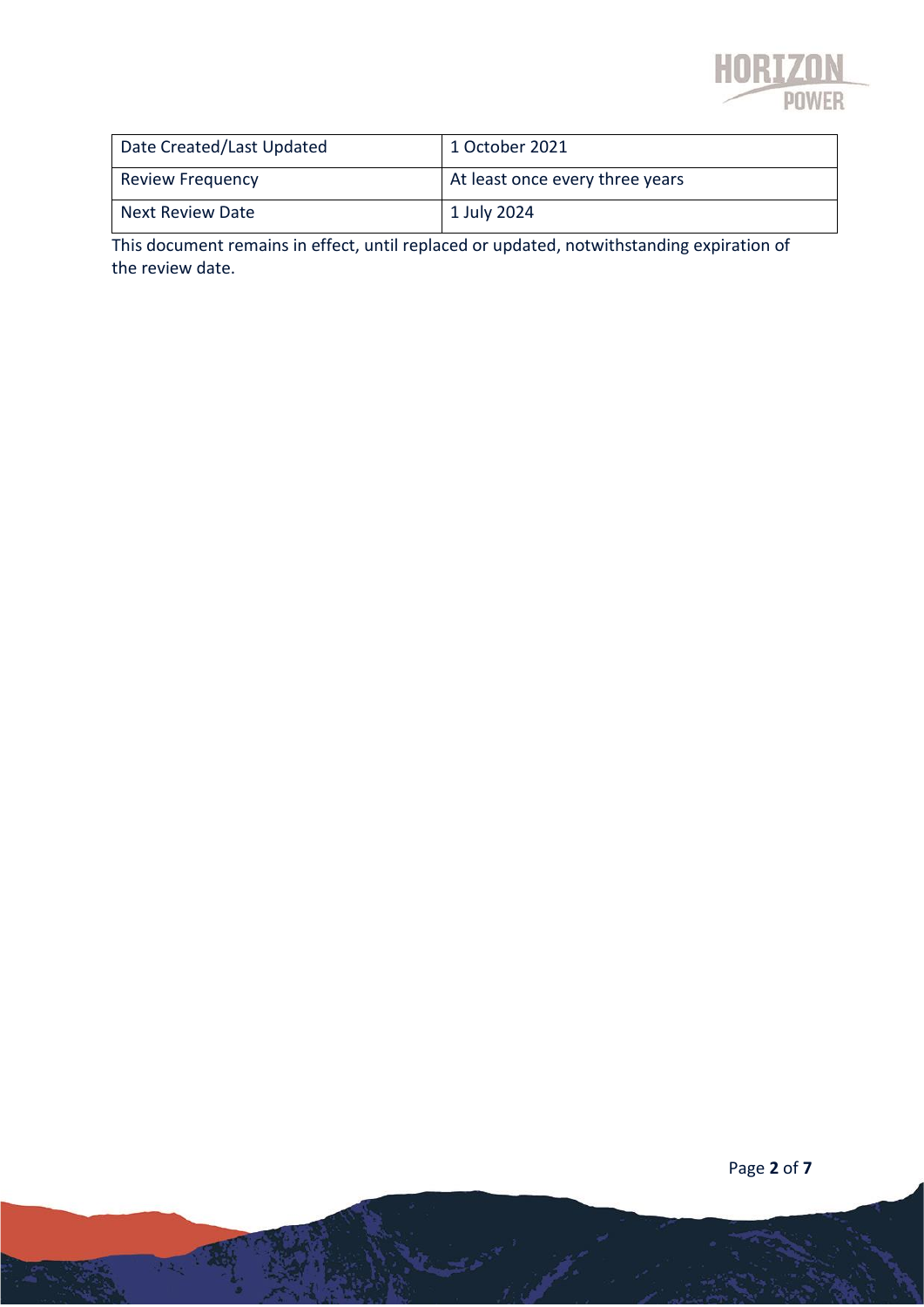

#### **TABLE OF CONTENTS**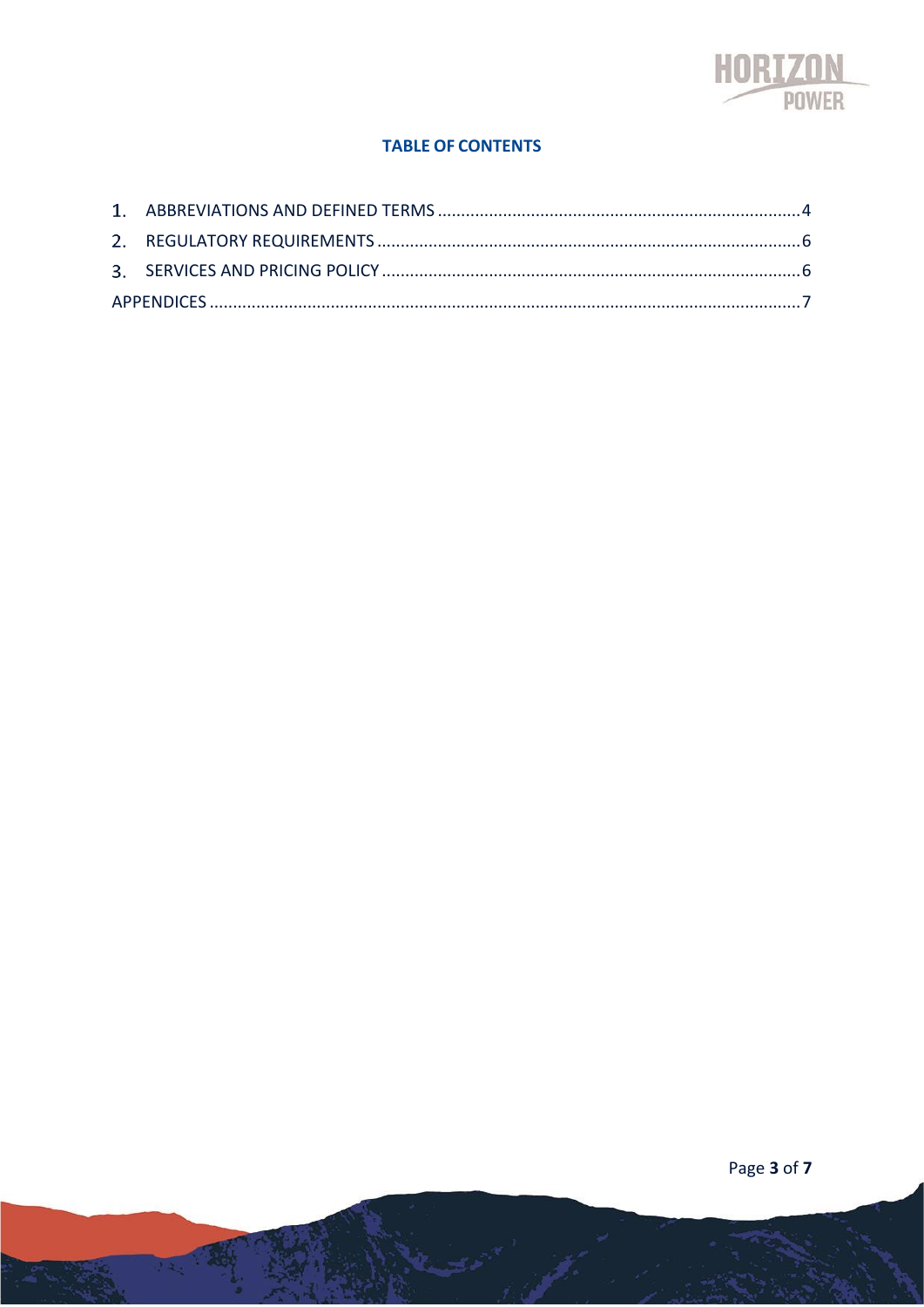

# 1. ABBREVIATIONS AND DEFINED TERMS

The following abbreviations are used in this document and have the meaning provided in the table below.

#### **Table 1.1: Document Abbreviations**

| Abbreviation | <b>Meaning</b>           |
|--------------|--------------------------|
| <b>NSP</b>   | Network Service Provider |

The following defined terms are used in this document and have the meaning provided in the table below.

#### **Table 1.2: Document Defined Terms**

| <b>Defined term</b>        | <b>Meaning</b>                                                                                                                                                                                                                                                                                                                                            |  |  |
|----------------------------|-----------------------------------------------------------------------------------------------------------------------------------------------------------------------------------------------------------------------------------------------------------------------------------------------------------------------------------------------------------|--|--|
| Code                       | Pilbara Networks Access Code 2021 (WA).                                                                                                                                                                                                                                                                                                                   |  |  |
| covered Pilbara<br>network | has the same meaning given to it in section 3 of the Act and for the purposes of<br>this policy includes both a network and a right of the NSP to use a network (to<br>the extent of that right of use).<br>{As at 25 June 2021, the Act defines covered Pilbara network as a covered<br>network that is located wholly or partly in the Pilbara region.} |  |  |
| light regulation           | has the same meaning given to it in the Code.                                                                                                                                                                                                                                                                                                             |  |  |
| network                    | {As at 25 June 2021, the Code defines light regulation network as a covered<br>Pilbara network which is regulated by Part 8A of the Act.}                                                                                                                                                                                                                 |  |  |
| network service            | has the same meaning given to 'Pilbara network service provider' in the Act.                                                                                                                                                                                                                                                                              |  |  |
| provider (NSP)             | {As at 25 June 2021, the Act defines 'Pilbara network service provider' as a<br>person who-                                                                                                                                                                                                                                                               |  |  |
|                            | (a) owns, controls or operates a Pilbara network or any part of a Pilbara<br>network; or                                                                                                                                                                                                                                                                  |  |  |
|                            | (b) proposes to own, control or operate a Pilbara network or any part of a<br>Pilbara network.}                                                                                                                                                                                                                                                           |  |  |
| Pilbara region             | has the same meaning given to it in the Act.                                                                                                                                                                                                                                                                                                              |  |  |
|                            | {As at 25 June 2021, the Act defines Pilbara region as the Pilbara region<br>defined in the Regional Development Commissions Act 1993 Schedule 1.}                                                                                                                                                                                                        |  |  |
| price list                 | has the same meaning given to it in the Code.                                                                                                                                                                                                                                                                                                             |  |  |
|                            | {As at 25 June 2021, the Code defines price list as the schedule of tariffs for a<br>light regulation network.}                                                                                                                                                                                                                                           |  |  |
| pricing period             | has the same meaning given to it in the Code.                                                                                                                                                                                                                                                                                                             |  |  |
|                            | {As at 25 June 2021, the Code defines pricing period as the defined future<br>period, which must not be more than 5 years, for which a services and pricing<br>policy is applicable.}                                                                                                                                                                     |  |  |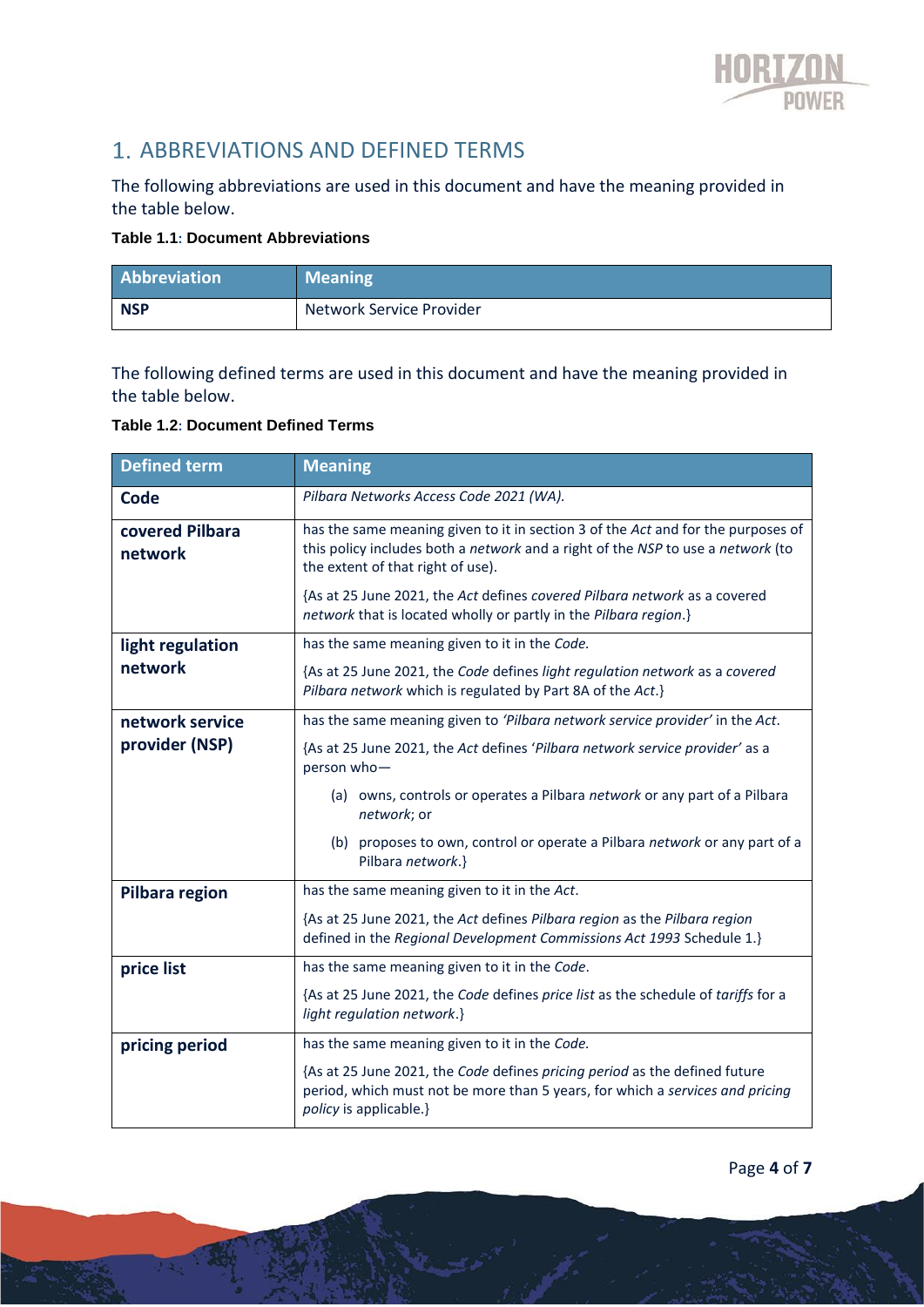

| <b>Defined term</b>        | <b>Meaning</b>                                                                                                                                                                                                                        |  |  |  |
|----------------------------|---------------------------------------------------------------------------------------------------------------------------------------------------------------------------------------------------------------------------------------|--|--|--|
| prudent discount<br>policy | a policy as defined in section 67 of the Code.                                                                                                                                                                                        |  |  |  |
| reference service          | has the same meaning given to it in the Code.                                                                                                                                                                                         |  |  |  |
|                            | {As at 25 June 2021, the Code defines reference service as a covered service<br>designated by a services and pricing policy to be a reference service, and which<br>is provided on the corresponding reference terms and conditions.} |  |  |  |
| reference terms and        | has the same meaning given to it in the Code.                                                                                                                                                                                         |  |  |  |
| conditions                 | {As at 25 June 2021, the Code defines reference terms and conditions as the<br>terms and conditions specified in the services and pricing policy on which a<br>reference service will be provided at a reference tariff.}             |  |  |  |
| services                   | has the same meaning given to it in the Act and service has a corresponding<br>meaning.                                                                                                                                               |  |  |  |
|                            | {As at 25 June 2021, the Act defines services as-                                                                                                                                                                                     |  |  |  |
|                            | (a) the transport of electricity, and other services, provided by means of<br>network infrastructure facilities; and                                                                                                                  |  |  |  |
|                            | (b) services ancillary to those services.}                                                                                                                                                                                            |  |  |  |
| services and pricing       | has the same meaning given to it in the Code.                                                                                                                                                                                         |  |  |  |
| policy                     | {As at 25 June 2021, the Code defines services and pricing policy as the policy<br>of an NSP which contains the details referred to in section 40.}                                                                                   |  |  |  |
| target revenue             | has the same meaning given to it in the Code.                                                                                                                                                                                         |  |  |  |
|                            | {As at25 June 2021, the Code defines target revenue, for a light regulation<br>network for a pricing period, as determined in accordance with sections 47 to<br>$60.\}$                                                               |  |  |  |
| tariff                     | has the same meaning given to it in the Code.                                                                                                                                                                                         |  |  |  |
|                            | {As at 25 June 2021, the Code defines tariff for a covered service, as the criteria<br>that determine the charge that is payable by a user to the NSP.}                                                                               |  |  |  |
| tariff setting             | has the same meaning given to it in section 62 of the Code.                                                                                                                                                                           |  |  |  |
| methodology                | {As at 25 June 2021, section 62 of the Code defines tariff setting methodology<br>$as -$                                                                                                                                              |  |  |  |
|                            | (a) the structure of tariffs for all or part of the relevant pricing period,<br>which determines how target revenue is allocated across and within<br>covered services; and                                                           |  |  |  |
|                            | (b) includes all methodologies, processes, assumptions, inputs and<br>criteria used in developing that structure and applying it to determine<br>tariffs.}                                                                            |  |  |  |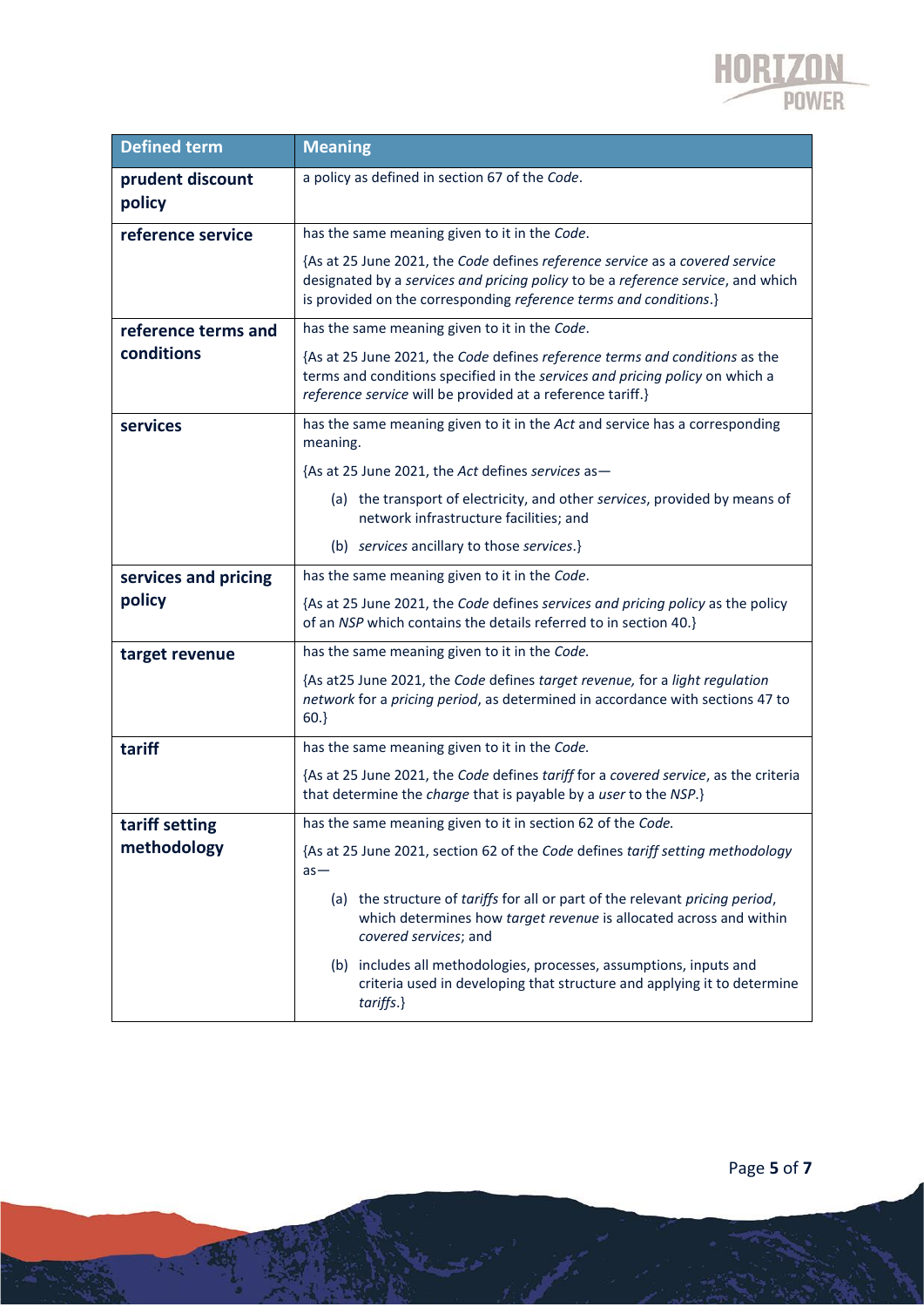

# 2. REGULATORY REQUIREMENTS

Section 36(1) of the *Code* states that an *NSP* for a *light regulation network* must prepare, publish and maintain a *services and pricing policy* in respect of the *light regulation network*.

Section 40 of the *Code* states that the *services and pricing policy* must set out:

- the *pricing period*
- each *reference service* to be offered on the *light regulation network*, and *reference terms and conditions* for each such *service*
- the *target revenue* for the *pricing period* together with reasonable details of how it was calculated
- the methodology for adjustment of the *target revenue* during a *pricing period*
- the *tariff setting methodology*
- the *price list*
- the circumstances under which the *price list* will be reviewed for each year of the *pricing period*
- a *prudent discount policy*.

### SERVICES AND PRICING POLICY

The services and pricing policy for access to Horizon Power's *covered Pilbara network* is set out in the appendices as identified in the following table.

| Table 3.1: Constituent documents that form the services and pricing policy for 2021-22 |  |  |
|----------------------------------------------------------------------------------------|--|--|
|                                                                                        |  |  |

| Code requirement                         | <b>Constituent document</b>                                                                                               |
|------------------------------------------|---------------------------------------------------------------------------------------------------------------------------|
| <b>Pricing period</b>                    | Appendix B: Tariff setting methodology for the first<br>pricing period (2021-22 to 2023-24), section 5                    |
| Reference services, including reference  | Appendix A: Reference services for the covered                                                                            |
| terms and conditions                     | Pilbara network                                                                                                           |
| <b>Target revenue and how calculated</b> | Appendix B: Tariff setting methodology for the first<br>pricing period (2021-22 to 2023-24), sections 5 to 12<br>and $14$ |
| Methodology for adjusting the target     | Appendix B: Tariff setting methodology for the first                                                                      |
| revenue                                  | pricing period (2021-22 to 2023-24), section 13                                                                           |
| <b>Tariff-setting methodology</b>        | Appendix B: Tariff setting methodology for the first                                                                      |
|                                          | pricing period (2021-22 to 2023-24), sections 15 to 17                                                                    |
| <b>Price list</b>                        | Appendix C: Price List - 2021-22, A price list for the<br>covered Pilbara network                                         |
| <b>Review of price list</b>              | Appendix B: Tariff setting methodology for the first                                                                      |
|                                          | pricing period (2021-22 to 2023-24), section 17                                                                           |
| <b>Prudent discount policy</b>           | Appendix D: Prudent Discount Policy for the covered<br>Pilbara network                                                    |